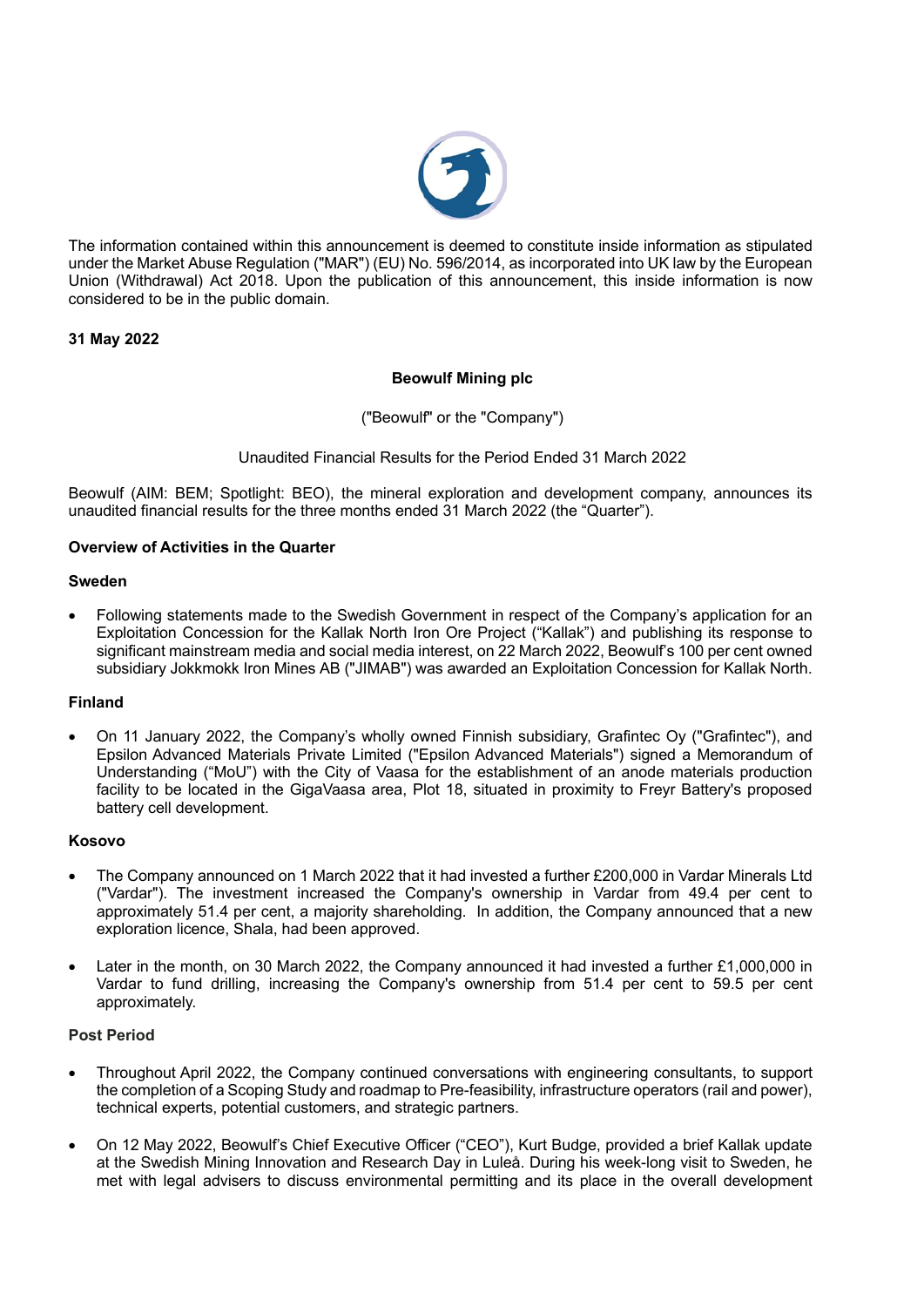timeline for Kallak and engaged in discussions with authorities and potential partners in the future development of Kallak.

#### **Corporate**

• As at 31 March 2022, there were 636,028,706 Swedish Depository Receipts representing 76.47 per cent of the issued share capital of the Company and trading on the Spotlight Exchange in Stockholm. The remaining issued share capital of the Company is held in the UK.

#### **Kurt Budge, Chief Executive Officer of Beowulf, commented:**

*"Beowulf has had a very strong start to 2022, making good progress in Finland with the GVA10/50 anode materials project, finally being awarded the Exploitation Concession for Kallak North and with high expectations from the drilling taking place in Kosovo.*

*"With Kallak, it has been a long road to get to a positive decision on the Concession. The time since the Government's decision on 22 March 2022 has been spent on how we can make the road ahead, towards building a mine, much shorter.* 

*"The Company acknowledges the traditional owners of the lands at Kallak, past elders, present and emerging leaders, and now that the Concession decision has been made, we look forward to re-engaging with them and together building a framework for ongoing good-faith dialogue. We are benefited by the foundation*  established in the OECD's Rural Policy Review 'Linking the Indigenous Sami People with Regional *Development in Sweden', to which Beowulf Mining was a contributor, and will integrate the OECD's recommendations into our future plans for Kallak.* 

*"The Company's overall objective is to have Kallak in production in 3-4 years. It seems that authorities and courts dealing with permits are now responding to material issues, such as the Climate Emergency and the Green Transition, when considering downstream industrial projects. If Kallak were to be treated equally, and even as a priority case, given the drive for security of supply and self-sufficiency of primary raw materials in Sweden and Europe, then the Company will be doing all it can to make 3-4 years achievable.* 

*"With the Concession granted, potential partners who recognise the scale of iron mineralisation defined in the Kallak area to date, and the demonstrated market-leading quality of Kallak's potential products, even more so given a future mine's proximity to fossil-free steel manufacturers in Norrbotten, are now willing to substantively engage with the Company. The driving forces for an iron ore project like Kallak at this time, demand created by the Green Transition and the desire for 'security of supply' given the state of geopolitics, are strong.* 

*"With Grafintec, we have continued to make good progress with our partner Epsilon Advanced Materials. At the start of the year, jointly signing an MoU with the City of Vaasa and securing a site for GVA10/50 in the GigaVaasa battery ecosystem, with the goal of being one of Europe's early anode materials producers, and pushing ahead with environmental permitting, project development and supply chain workstreams.*

*"With Vardar, I am delighted that we have finally secured both licence renewals and been awarded the promising Shala licence; even more so that we are drilling exciting targets across the Mitrovica licence. With the volume and extent of mineralisation across Wolf Mountain and Majdan Peak, we are optimistic about the results of the current drilling programme.*

*"There is activity taking place across Beowulf, with iron ore in Sweden, the development of anode materials production in Finland, creating opportunities for our graphite assets, and drilling gold and base metal targets in Kosovo. The Company has many opportunities to grow, each business area displaying strong prospects, with near-term and longer-term value-inflection points.*

*"We are busy and I look forward to providing regular updates on our progress and the momentum we are building."*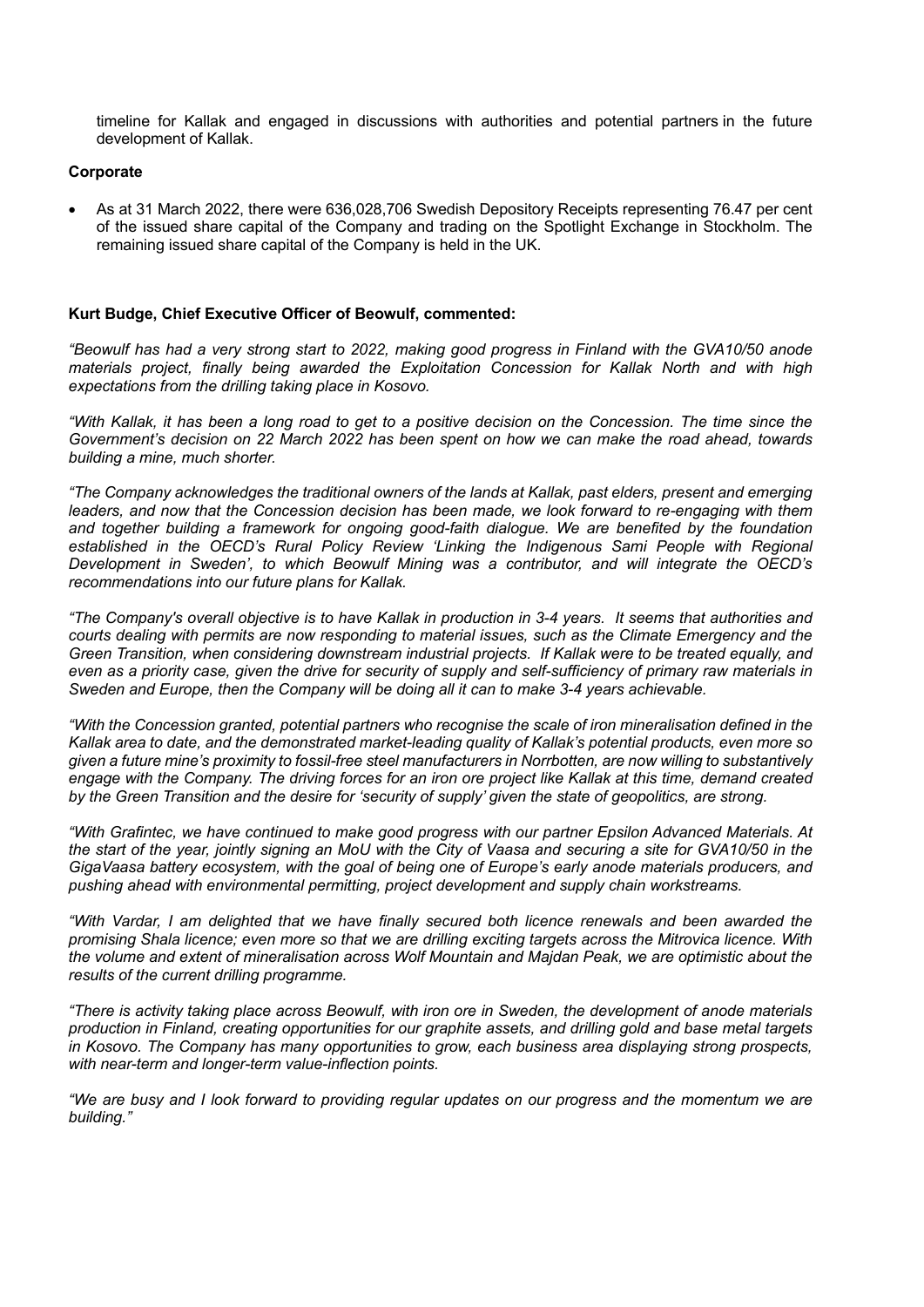# **Financials**

- The consolidated loss decreased in the quarter ended being £318,007 (Q1 2021: £526,578). This decrease is largely attributable to the reduction of the unrealised foreign currency loss of £32,272 (Q1 2021: £266,633) on the revaluation of the Swedish Krona bank account.
- Consolidated basic and diluted loss per share for the quarter ended 31 March 2022 was 0.04 pence (Q1 2021: loss of 0.06 pence).
- £2,884,642 in cash held at the period end (Q1 2021: £4,724,385).
- The cumulative translation losses held in equity increased by £49,807 in the quarter ended 31 March 2022 to £1,266,792 (31 December 2021: loss of £1,216,985). Much of the Company's exploration costs are in Swedish Krona and Euro which have weakened against the pound since 31 December 2021.

### **Operational**

### *Sweden*

• The Company informed shareholders, on 7 February 2022, that it had been given the opportunity to comment on statements received by the Government in respect of the Company's application for an Exploitation Concession for Kallak North.

In addition, the Company summarised key information in response to the significant mainstream media and social media interest regarding the Company's application; to clarify facts and challenge certain misinformation that had been published, while building a foundation for constructive and inclusive dialogue with its key stakeholders, including those who want the Kallak mine to go ahead and those who do not.

- On 11 February 2022, the Company announced that it had provided a final statement to the Government in respect of the Company's application. The Company directed the Government to previous correspondence and submitted investigation documentation, which demonstrated that the conditions for granting an Exploitation Concession according to Chapter 4 Section 2 of the Minerals Act are fulfilled.
- On 15 March 2022, Kurt Budge, CEO, notified the market that he had written to Minister Thorwaldsson, Ministry of Enterprise and Innovation, The Government of Sweden.
- On 22 March 2022, the Company's operating subsidiary, JIMAB, was awarded an Exploitation Concession for Kallak North.
- Following this, on 29 March 2022, the Company advised that further to the Swedish Government's decision to award the Exploitation Concession, Beowulf's legal advisers have reviewed the Government's decision and the conditions attached to it and are satisfied that, with respect to the conditions, they include matters the Company would naturally expect to address in project development and the Environmental Court process.
- On 27 April 2022, the Company announced that following a review of workstreams and timelines to develop Kallak, it had begun to communicate with engineering consultants, who will support the completion of a Scoping Study and roadmap to Pre-feasibility, infrastructure operators (rail and power), technical experts, regarding the Kallak resource and ore processing, potential customers, and strategic partners.
- On 13 May 2022, the Company announced that Beowulf CEO, Kurt Budge, visited Sweden and provided a brief Kallak update at the Swedish Mining Innovation and Research Day in Luleå on 12 May 2022. During his week-long visit to Sweden, he met with legal advisers to discuss environmental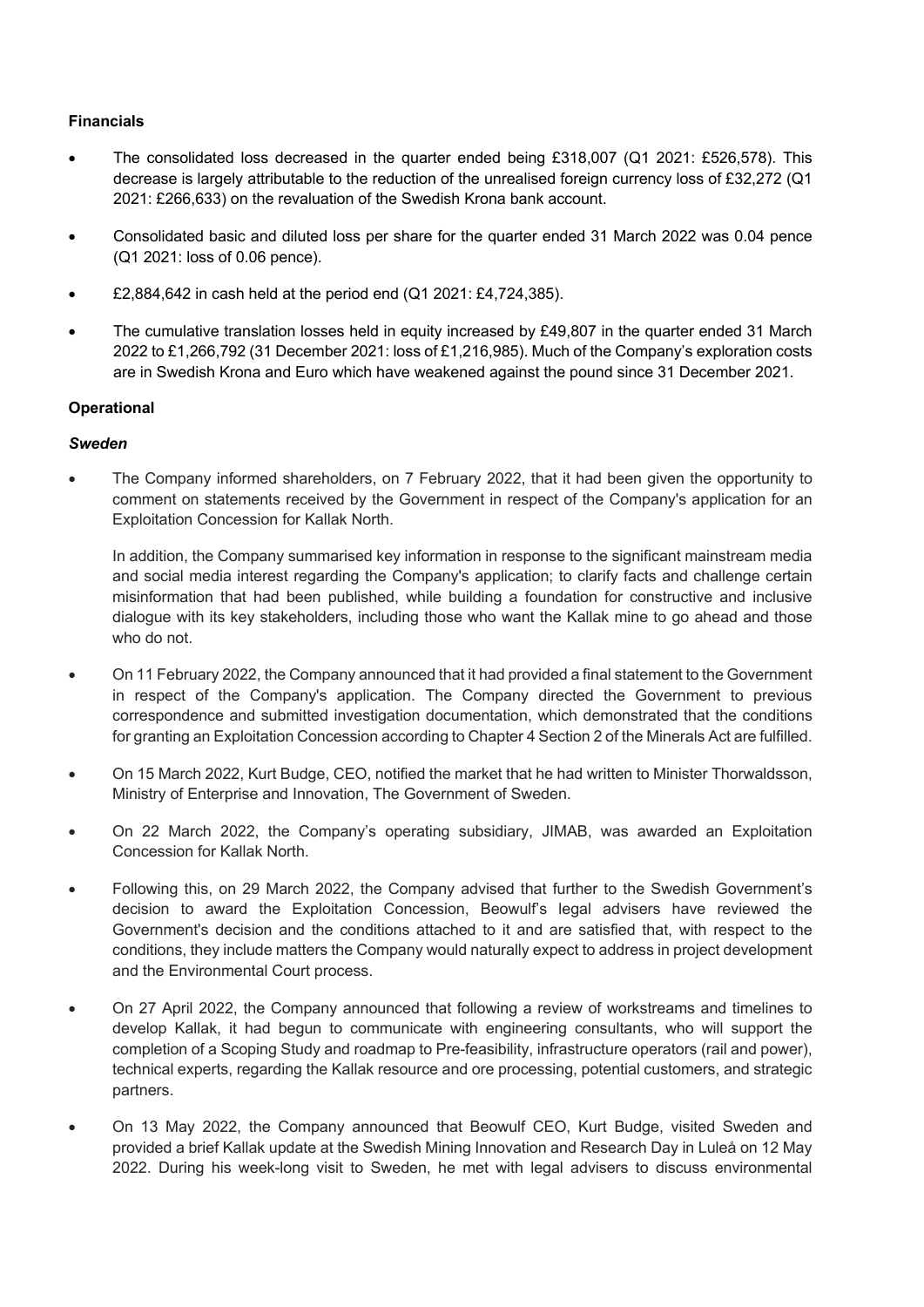permitting and its place in the overall development timeline for Kallak and engaged in discussions with authorities and potential partners in the future development of Kallak.

The Company also announced that it had started the process of recruiting a CEO/VD for Jokkmokk Iron Mines, adding that it is committed to building its team within Sweden and bringing diversity throughout its operations.

# *Finland*

• On 11 January 2022, the Company's wholly owned Finnish subsidiary Grafintec and Epsilon Advanced Materials announced they had signed a MoU with the City of Vaasa for the establishment of an anode materials production facility to be located in the GigaVaasa area, Plot 18, situated in proximity to Freyr Battery's proposed battery cell development.

The MoU followed the announcement, on 6 December 2021, of the signing of a Joint Venture Heads of Terms by Grafintec and Epsilon Advanced Materials and the partners intention to build a production facility in two phases, Phase 1 "GVA10" with a production capacity of 10,000 tonnes per annum ("TPA") and Phase 2 which will add 40,000 TPA, taking the overall plant capacity to 50,000 TPA of anode material, GVA50. The proposed plant will supply battery/cell manufacturing companies in Europe, complementing Epsilon Advanced Materials' growing anode materials business in India.

### *Kosovo*

• On 1 March 2022, Beowulf announced it had invested a further £200,000 in Vardar. The investment increased the Company's ownership in Vardar from 49.4 per cent to approximately 51.4 per cent, a majority shareholding.

It simultaneously announced it had been granted a new exploration licence, Shala, an area of 87 square kilometres that extends to the north and northeast of the Mitrovica Project. The licence includes several areas with significant alteration associated with Oligo-Miocene magmatics along with associated gossans and evidence of historical artisanal workings. It encompasses the extension of a distinct northwest trending zone of lead-zinc-silver mineralisation from the Stan Terg deposit through the Wolf Mountain target.

Works being planned for Shala include 3,900 kilometres of high-resolution drone platform magnetics and 144 kilometres of 3D Induced Polarisation ("IP") data, along with 4,200 soil samples over prospective target areas.

• On 30 March 2022, Beowulf announced it had invested £1,000,000 in Vardar to fund drilling. The investment increased the Company's ownership in Vardar from 51.4 per cent to approximately 59.5 per cent.

### **Corporate**

- As at 31 March 2022, there were 636,028,706 Swedish Depository Receipts representing 76.47 per cent of the issued share capital of the Company and trading on the Spotlight Exchange in Stockholm. The remaining issued share capital of the Company is held in the UK.
- On 21 April 2022, Kurt Budge sold 590,000 Ordinary Shares at a price of 6.9 pence and immediately repurchased the same number of Ordinary Shares at a price of 6.905 pence, using his Individual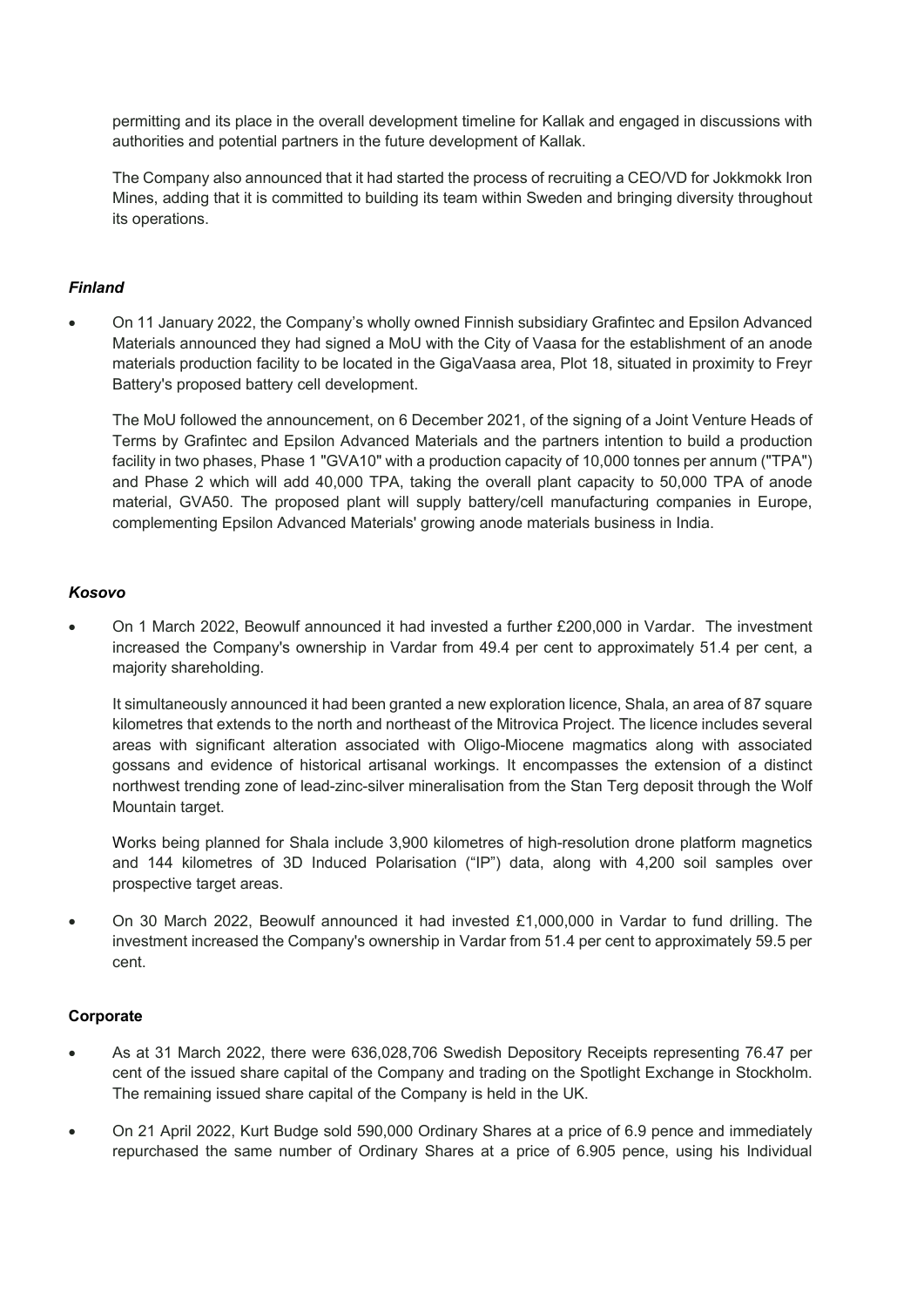Savings Account. Kurt remains beneficially interested in 5,957,997 Ordinary Shares, which equates to approximately 0.72 per cent of the Company's total issued share capital.

# *ESG*

- On 27 April 2022, in its update on the plans for Kallak's development, the Company shared that it had been reviewing workstreams and timelines that would open up the potential for the initially proposed timeframe of 4-5 years to be shortened through local partnerships, greater collaboration, and efficient development, application and permitting processes.
- On 13 May 2022, regarding Community Initiatives, the Company announced that discussions were taking place with the responsible local agency in Jokkmokk about conducting surveys to map the current workforce and future workforce, school leavers and university students in the region, to determine what initiatives need to be started to ensure sufficient locally based skilled persons are available for work at the mine or in other businesses established by the economic stimulus created by the mine.

In his comments, the CEO also acknowledged the traditional owners of the lands at Kallak, past elders, present and emerging leaders, and wrote that now the Concession decision has been made, the Company looks forward to re-engaging with them and together building a framework for ongoing goodfaith dialogue.

The Company wants to be recognised for living its values of Respect, Partnership and Responsibility. Our recent ESG work has identified Sustainable Development Goals which the Company will be focusing on, and our plans take into consideration our future compliance with The Equator Principles. The Company has recently published its ESG Policy which can be viewed on the Company's website following the link: https://beowulfmining.com/about-us/esg-policy/.

### **Enquiries:**

| <b>Beowulf Mining plc</b><br>Kurt Budge, Chief Executive Officer                                | Tel: +44 (0) 20 7583 8304 |
|-------------------------------------------------------------------------------------------------|---------------------------|
| <b>SP Angel</b><br>(Nominated Adviser & Broker)<br>Ewan Leggat / Stuart Gledhill /<br>Adam Cowl | Tel: +44 (0) 20 3470 0470 |
| <b>BlytheRay</b><br>Tim Blythe / Megan Ray                                                      | Tel: +44 (0) 20 7138 3204 |

### **Cautionary Statement**

Statements and assumptions made in this document with respect to the Company's current plans, estimates, strategies and beliefs, and other statements that are not historical facts, are forward-looking statements about the future performance of Beowulf. Forward-looking statements include, but are not limited to, those using words such as "may", "might", "seeks", "expects", "anticipates", "estimates", "believes", "projects", "plans", strategy", "forecast" and similar expressions. These statements reflect management's expectations and assumptions in light of currently available information. They are subject to a number of risks and uncertainties, including, but not limited to , (i) changes in the economic, regulatory and political environments in the countries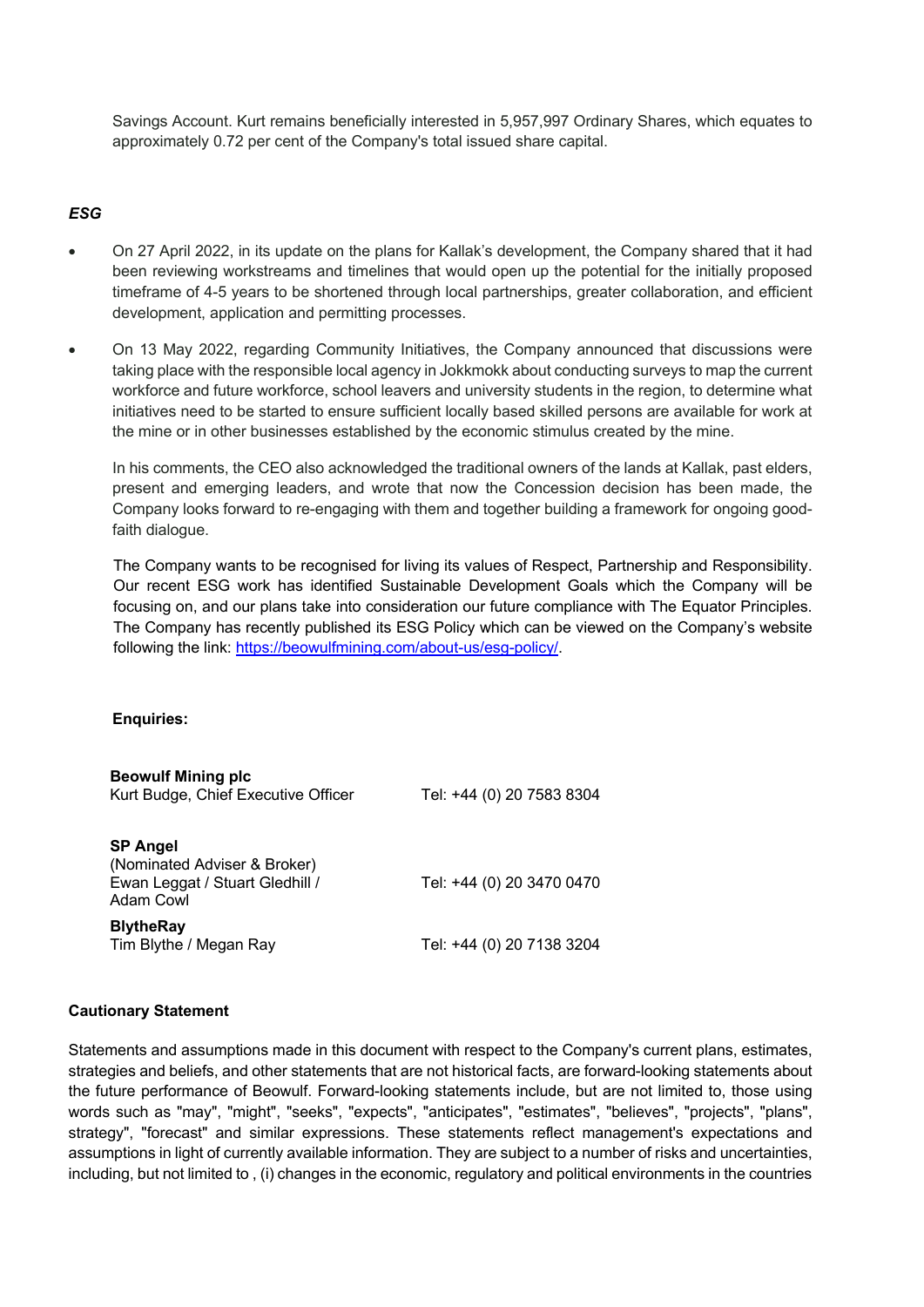where Beowulf operates; (ii) changes relating to the geological information available in respect of the various projects undertaken; (iii) Beowulf's continued ability to secure enough financing to carry on its operations as a going concern; (iv) the success of its potential joint ventures and alliances, if any; (v) metal prices, particularly as regards iron ore. In the light of the many risks and uncertainties surrounding any mineral project at an early stage of its development, the actual results could differ materially from those presented and forecast in this document. Beowulf assumes no unconditional obligation to immediately update any such statements and/or forecast**.**

# **About Beowulf Mining plc**

Beowulf Mining plc ("Beowulf" or the "Company") is an exploration and development company, listed on the AIM market of the London Stock Exchange and the Spotlight Exchange in Sweden. The Company listed in Sweden in 2008 and, at 31 March 2022, was 76.47 per cent owned by Swedish shareholders.

Beowulf's purpose is to be a responsible and innovative company that creates value for our shareholders, wider society and the environment, through sustainably producing critical raw materials needed for the transition to a Green Economy and to address the Climate Emergency.

The Company has an attractive portfolio of assets, including commodities such as iron ore, graphite, gold and base metals, with activities in exploration, the development of mines and downstream production in Sweden, Finland and Kosovo.

The Company's most advanced project is the Kallak iron ore asset in northern Sweden from which testwork has produced a 'market leading' magnetite concentrate of 71.5 per cent iron content. In the Kallak area, 389 million tonnes of iron mineralisation has been estimated, a potential source of high quality iron ore for fossilfree steel making in Norrbotten for decades to come.

In 2021, Grafintec (previously Fennoscandian Resources), a wholly-owned subsidiary, made significant progress through its collaboration with Epsilon Advance Materials Limited ("EAMPL") and is enhancing its position within the Finnish battery ecosystem On 06 December 2021, Grafintec signed Head of Terms (HoT") for a Joint Venture ("JV") with EAMPL, for establishment of an anode materials production facility. Grafintec will own 49 per cent of the JV, with EAMPL owning 51 per cent. The project will work towards creating a sustainable value chain in Finland from high-quality natural flake graphite resources to anode material production, leveraging renewable power, targeting net zero  $CO<sub>2</sub>$  emissions across the supply chain.

In Kosovo, the Company owns approximately 59.5 per cent of Vardar Minerals ("Vardar"), which is focused on exploration in the Tethyan Belt, a major orogenic metallogenic province for gold and base metals. Vardar is delivering exciting results for its Mitrovica licence which has several exploration targets, including lead, zinc, copper and gold. It also has the Viti licence which is showing potential for copper-gold porphyry mineralisation. With Beowulf's support, Vardar is focused on making a discovery.

Kallak is the foundation asset of the Company, and, with Grafintec and Vardar, each business area displays strong prospects, presents opportunities to grow, with near-term and longer-term value-inflection points.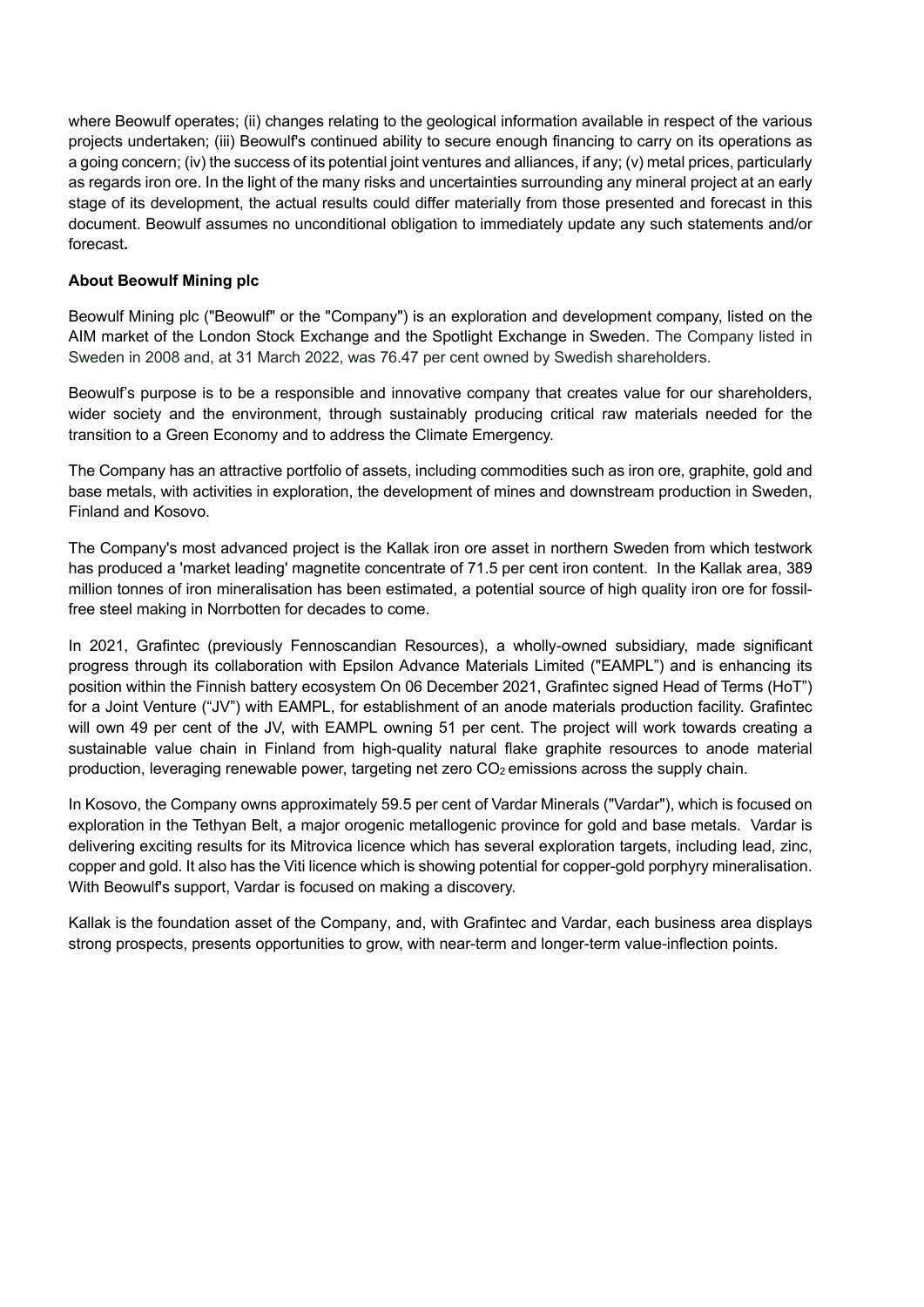### **BEOWULF MINING PLC CONDENSED CONSOLIDATED INCOME STATEMENT FOR THE THREE MONTHS TO 31 MARCH 2022**

|                                                                                          |              | (Unaudited)<br>3 months<br>ended 31<br>March<br>2022 | (Unaudited)<br>3 months<br>ended 31<br>March<br>2021 | (Audited)<br>12 months<br>ended 31<br>December<br>2021 |
|------------------------------------------------------------------------------------------|--------------|------------------------------------------------------|------------------------------------------------------|--------------------------------------------------------|
| <b>Continuing operations</b>                                                             | <b>Notes</b> | £                                                    | £                                                    | £                                                      |
| Administrative expenses<br>Impairment of property, plant and equipment                   |              | (334, 734)                                           | (527, 883)                                           | (1,503,049)<br>(48, 966)                               |
| <b>Operating loss</b>                                                                    |              | (334, 734)                                           | (527, 833)                                           | (1,552,015)                                            |
| Finance costs<br>Finance income<br><b>Grant Income</b>                                   |              | (65)<br>6<br>16,786                                  | (18)<br>26<br>1,247                                  | (256)<br>71<br>66,589                                  |
| Loss before and after taxation                                                           |              | (318,007)                                            | (526,578)                                            | (1,485,611)                                            |
| Loss attributable to:<br>Owners of the parent<br>Non-controlling interests               |              | (292, 943)<br>(25,064)<br>(318,007)                  | (497, 635)<br>(28, 943)<br>(526, 578)                | (1,351,179)<br>(134, 432)                              |
|                                                                                          |              |                                                      |                                                      | (1,485,611)                                            |
| Loss per share attributable to the owners of<br>the parent:<br>Basic and diluted (pence) | 3            | (0.04)                                               | (0.06)                                               | (0.16)                                                 |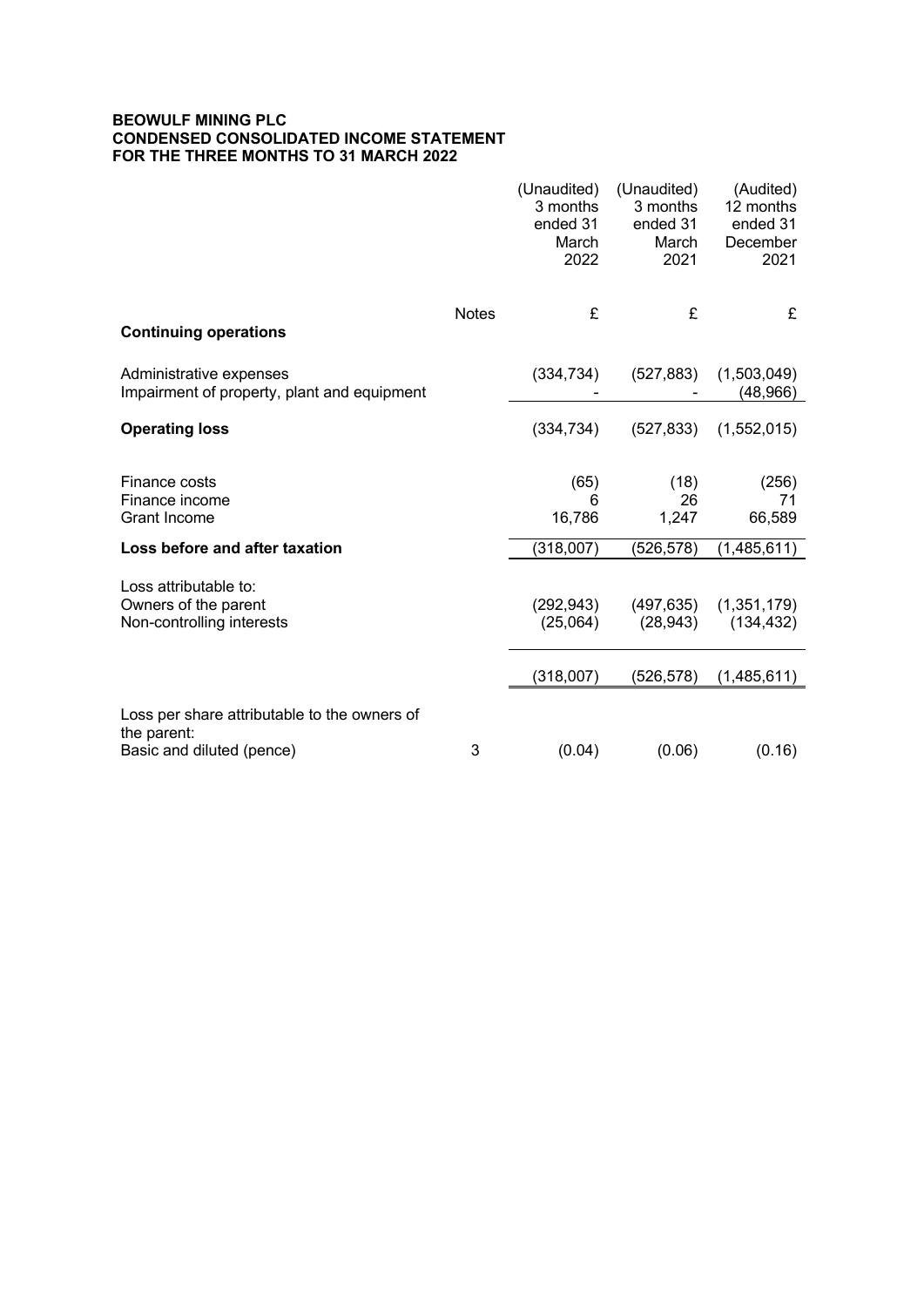### **BEOWULF MINING PLC CONDENSED CONSOLIDATED STATEMENT OF COMPREHENSIVE LOSS FOR THE THREE MONTHS TO 31 MARCH 2022**

|                                                                   | (Unaudited)<br>3 months<br>ended<br>31 March<br>2022 | (Unaudited)<br>3 months<br>ended<br>31 March<br>2021 | (Audited)<br>12 months<br>ended<br>31 December<br>2021 |
|-------------------------------------------------------------------|------------------------------------------------------|------------------------------------------------------|--------------------------------------------------------|
|                                                                   | £                                                    | £                                                    | £                                                      |
| Loss for the period/year                                          | (318,007)                                            | (526,578)                                            | (1,485,611)                                            |
| <b>Other comprehensive loss</b>                                   |                                                      |                                                      |                                                        |
| Items that may be reclassified<br>subsequently to profit or loss: |                                                      |                                                      |                                                        |
| Exchange losses arising on translation of                         |                                                      |                                                      |                                                        |
| foreign operations                                                | (47,965)                                             | (645,923)                                            | (794,368)                                              |
| <b>Total comprehensive loss</b>                                   | (365, 972)                                           | (1, 172, 501)                                        | (2, 279, 979)                                          |
| Total comprehensive loss attributable to:                         |                                                      |                                                      |                                                        |
| Owners of the parent                                              | (342,750)                                            | (1, 123, 388)                                        | (2, 110, 892)                                          |
| Non-controlling interests                                         | (23,222)                                             | (49, 113)                                            | (169,087)                                              |
|                                                                   | (365,972)                                            | (1, 172, 501)                                        | (2,279,979)                                            |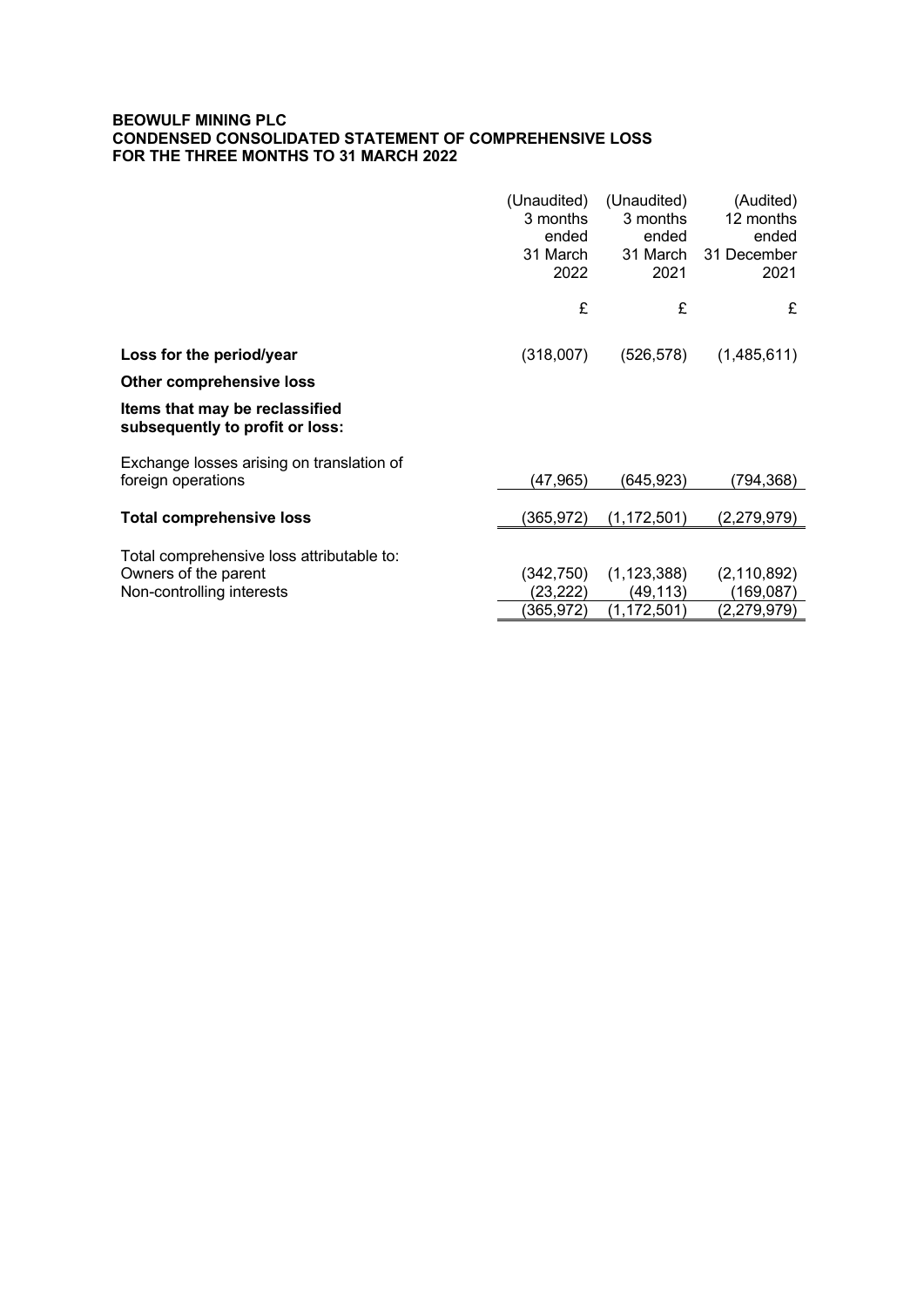### **BEOWULF MINING PLC CONDENSED COMPANY STATEMENT OF COMPREHENSIVE INCOME FOR THE THREE MONTHS TO 31 MARCH 2022**

|                                                                                          |              | (Unaudited)<br>3 months<br>ended<br>31 March<br>2021 | (Unaudited)<br>3 months<br>ended<br>31 March<br>2020 | (Audited)<br>12 months<br>ended<br>31 December<br>2021 |
|------------------------------------------------------------------------------------------|--------------|------------------------------------------------------|------------------------------------------------------|--------------------------------------------------------|
| <b>Continuing operations</b>                                                             | <b>Notes</b> | £                                                    | £                                                    | £                                                      |
| Administrative expenses                                                                  |              | (225,913)                                            | (483, 751)                                           | (1,233,369)                                            |
| <b>Operating loss</b>                                                                    |              | (225, 913)                                           | (483, 751)                                           | (1,233,369)                                            |
| Finance income                                                                           |              | 6                                                    | 26                                                   | 71                                                     |
| Loss before and after taxation and total<br>comprehensive loss                           |              | (225,907)                                            | (483,725)                                            | (1,233,298)                                            |
| Loss per share attributable to the owners of<br>the parent:<br>Basic and diluted (pence) | 3            | (0.03)                                               | (0.06)                                               | (0.15)                                                 |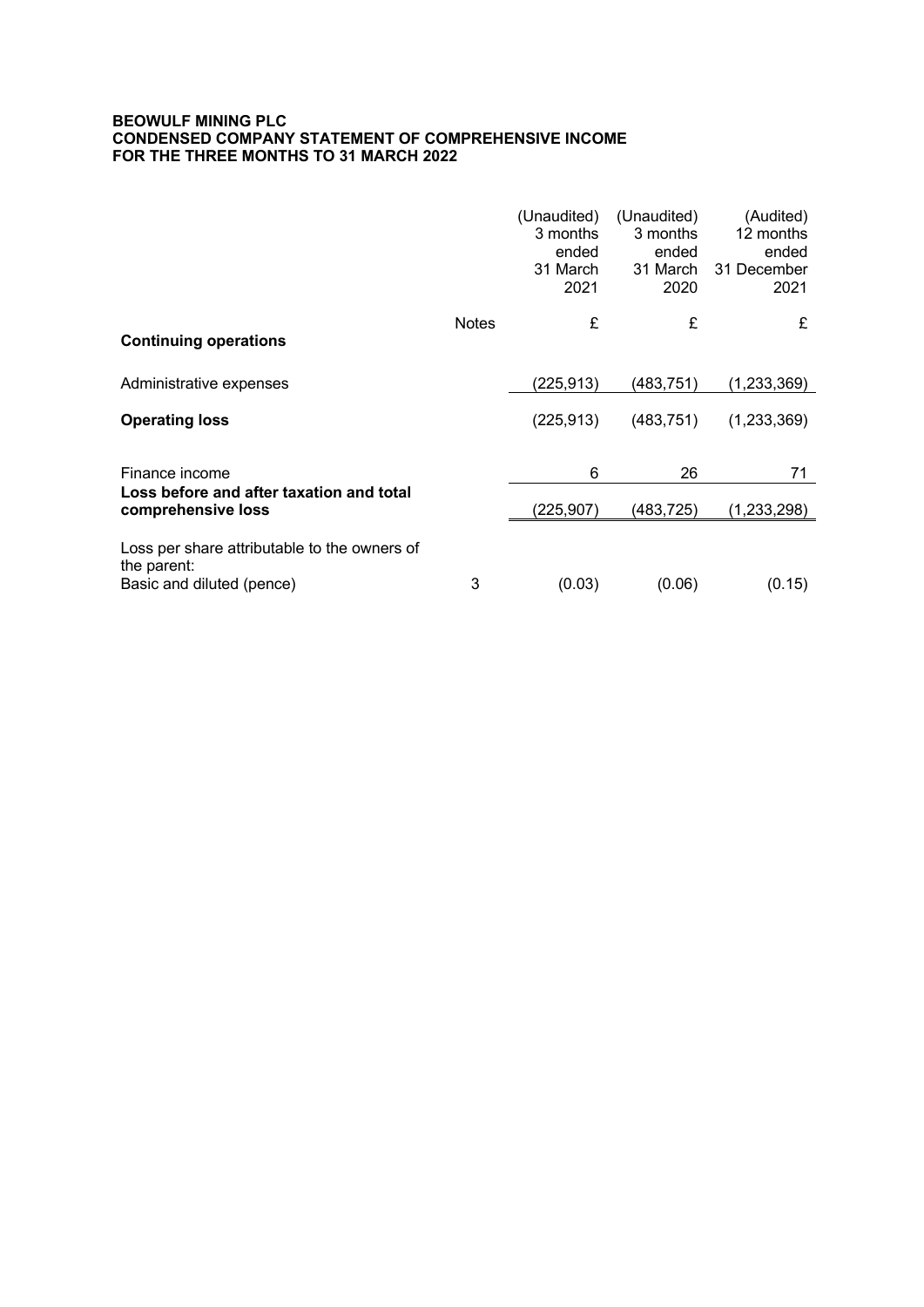### **BEOWULF MINING PLC CONDENSED CONSOLIDATED STATEMENT OF FINANCIAL POSITION AS AT 31 MARCH 2022**

|                                                                                                                                                                                                           |              | (Unaudited)<br>As at<br>31 March<br>2022<br>£                                           | (Unaudited)<br>As at<br>31 March<br>2021<br>£                                            | (Audited)<br>As at<br>31 December<br>2021<br>£                                           |
|-----------------------------------------------------------------------------------------------------------------------------------------------------------------------------------------------------------|--------------|-----------------------------------------------------------------------------------------|------------------------------------------------------------------------------------------|------------------------------------------------------------------------------------------|
| <b>ASSETS</b>                                                                                                                                                                                             | <b>Notes</b> |                                                                                         |                                                                                          |                                                                                          |
| <b>Non-current assets</b><br>Intangible assets<br>Property, plant and equipment<br>Loans and other financial<br>assets<br>Right of use asset                                                              | 5            | 11,288,995<br>119,968<br>5,230<br>6,033                                                 | 10,917,186<br>132,045<br>5,291<br>460                                                    | 11,235,656<br>133,428<br>5,247<br>7,401                                                  |
|                                                                                                                                                                                                           |              |                                                                                         |                                                                                          |                                                                                          |
|                                                                                                                                                                                                           |              | 11,420,226                                                                              | 11,054,982                                                                               | 11,381,732                                                                               |
| <b>Current assets</b><br>Trade and other receivables<br>Cash and cash equivalents                                                                                                                         |              | 179,725<br>2,884,642                                                                    | 118,983<br>4,724,385                                                                     | 183,139<br>3,336,134                                                                     |
|                                                                                                                                                                                                           |              | 3,064,367                                                                               | 4,843,368                                                                                | 3,519,273                                                                                |
| <b>TOTAL ASSETS</b>                                                                                                                                                                                       |              | 14,484,593                                                                              | 15,898,350                                                                               | 14,901,005                                                                               |
| <b>EQUITY</b>                                                                                                                                                                                             |              |                                                                                         |                                                                                          |                                                                                          |
| <b>Shareholders' equity</b><br>Share capital<br>Share premium<br>Capital contribution reserve<br>Share-based payment reserve<br>Merger reserve<br><b>Translation reserve</b><br><b>Accumulated losses</b> | 4            | 8,317,105<br>24,689,311<br>46,451<br>668,482<br>137,700<br>(1, 266, 792)<br>19,120,026) | 8,281,751<br>24,665,977<br>46,451<br>732,185<br>137,700<br>(1,083,024)<br>(17, 647, 927) | 8,317,105<br>24,689,311<br>46,451<br>668,482<br>137,700<br>(1,216,985)<br>(18, 470, 674) |
| <b>Total equity</b>                                                                                                                                                                                       |              | 13,472,231                                                                              | 15, 133, 113                                                                             | 14,171,390                                                                               |
| Non-controlling interests                                                                                                                                                                                 |              | 658,226                                                                                 | 412,106                                                                                  | 325,039                                                                                  |
| <b>TOTAL EQUITY</b>                                                                                                                                                                                       |              | 14,130,457                                                                              | 15,545,219                                                                               | 14,496,429                                                                               |
| <b>LIABILITIES</b>                                                                                                                                                                                        |              |                                                                                         |                                                                                          |                                                                                          |
| <b>Current liabilities</b><br>Trade and other payables<br>Grant income<br>Lease liability                                                                                                                 |              | 308,244<br>39,759<br>6,133                                                              | 217,142<br>135,505<br>484                                                                | 357,236<br>39,849<br>7,491                                                               |
| <b>TOTAL LIABILITIES</b>                                                                                                                                                                                  |              | 354,136                                                                                 | 353,131                                                                                  | 404,576                                                                                  |
| <b>TOTAL EQUITY AND</b><br><b>LIABILITIES</b>                                                                                                                                                             |              | 14,484,593                                                                              | 15,898,350                                                                               | 14,901,005                                                                               |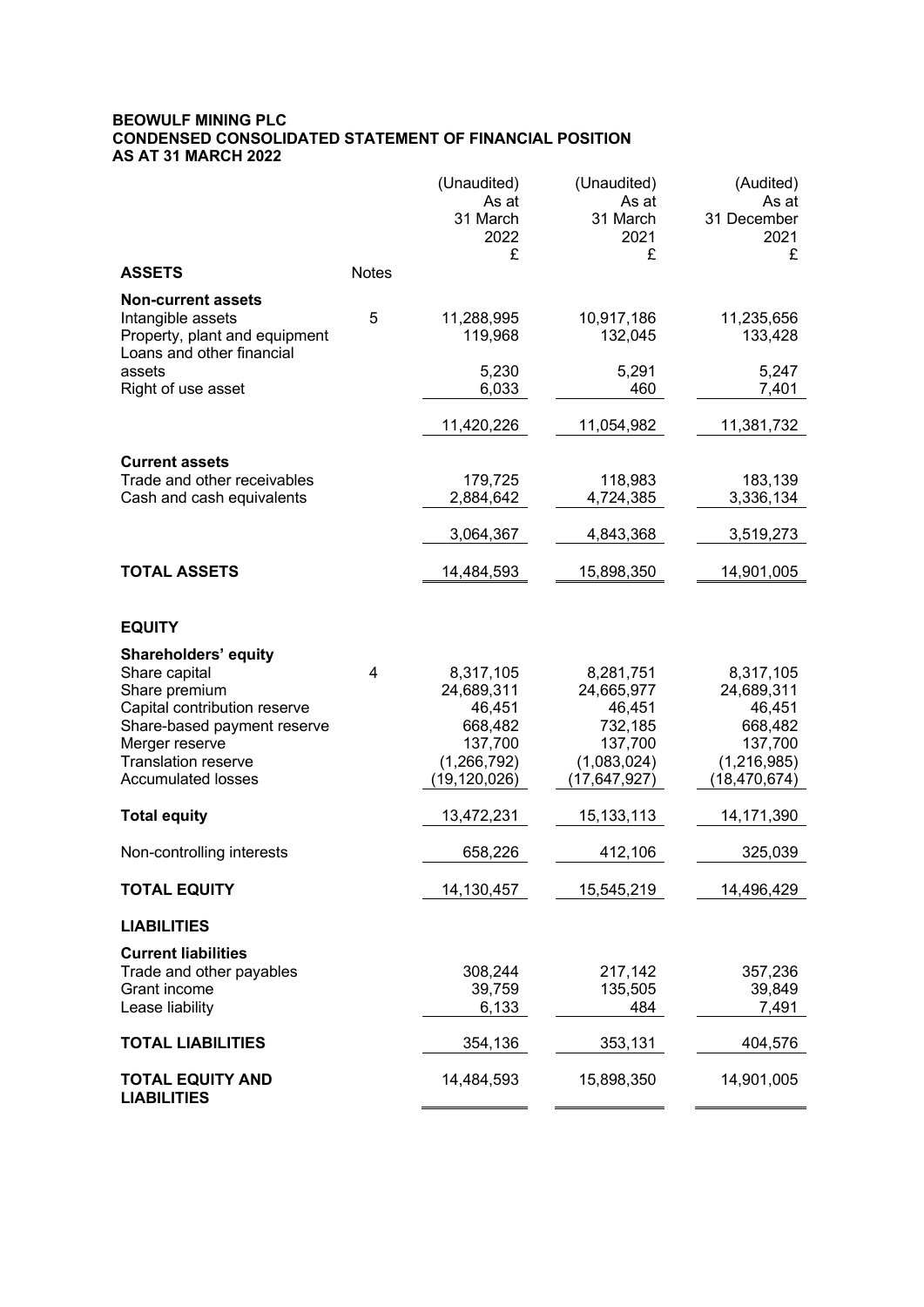#### **BEOWULF MINING PLC CONDENSED COMPANY STATEMENT OF FINANCIAL POSITION AS AT 31 MARCH 2022**

|                                  | (Unaudited)       | (Unaudited)            | (Audited)            |
|----------------------------------|-------------------|------------------------|----------------------|
|                                  | As at<br>31 March | As at<br>31 March 2021 | As at<br>31 December |
|                                  | 2022              | £                      | 2021                 |
|                                  | £                 |                        | £                    |
| <b>ASSETS</b>                    |                   |                        |                      |
| <b>Non-current assets</b>        |                   |                        |                      |
| Investments                      | 3,577,988         | 2,277,988              | 2,377,988            |
| Loans and other financial assets | 10,205,707        | 9,526,244              | 10,179,650           |
| Property, plant and equipment    | 1,043             | 1,390                  | 1,112                |
|                                  | 13,784,738        | 11,805,622             | 12,558,750           |
| <b>Current assets</b>            |                   |                        |                      |
| Trade and other receivables      | 37,020            | 40,897                 | 41,185               |
| Cash and cash equivalents        | 2,598,356         | 4,574,079              | 3,075,741            |
|                                  | 2,635,376         | 4,614,976              | 3,116,926            |
| <b>TOTAL ASSETS</b>              | 16,420,114        | 16,420,598             | 15,675,676           |
|                                  |                   |                        |                      |
| <b>EQUITY</b>                    |                   |                        |                      |
| Shareholders' equity             |                   |                        |                      |
| Share capital                    | 8,317,105         | 8,281,751              | 8,317,105            |
| Share premium                    | 24,689,311        | 24,665,977             | 24,689,311           |
| Capital contribution reserve     | 46,451            | 46,451                 | 46,451               |
| Share-based payment reserve      | 668,482           | 732,185                | 668,482              |
| Merger reserve                   | 137,700           | 137,700                | 137,700              |
| <b>Accumulated losses</b>        | (18, 563, 620)    | (17, 651, 843)         | (18, 337, 713)       |
| <b>TOTAL EQUITY</b>              | 15,295,429        | 16,212,221             | 15,521,336           |
| <b>LIABILITIES</b>               |                   |                        |                      |
| <b>Current liabilities</b>       |                   |                        |                      |
| Trade and other payables         | 1,084,926         | 72,872                 | 114,491              |
| Grant income                     | 39,759            | 135,505                | 39,849               |
| <b>TOTAL LIABILITIES</b>         | 1,124,685         | 208,377                | 154,340              |
| <b>TOTAL EQUITY AND</b>          |                   |                        |                      |
| <b>LIABILITIES</b>               | 16,420,114        | 16,420,598             | 15,675,676           |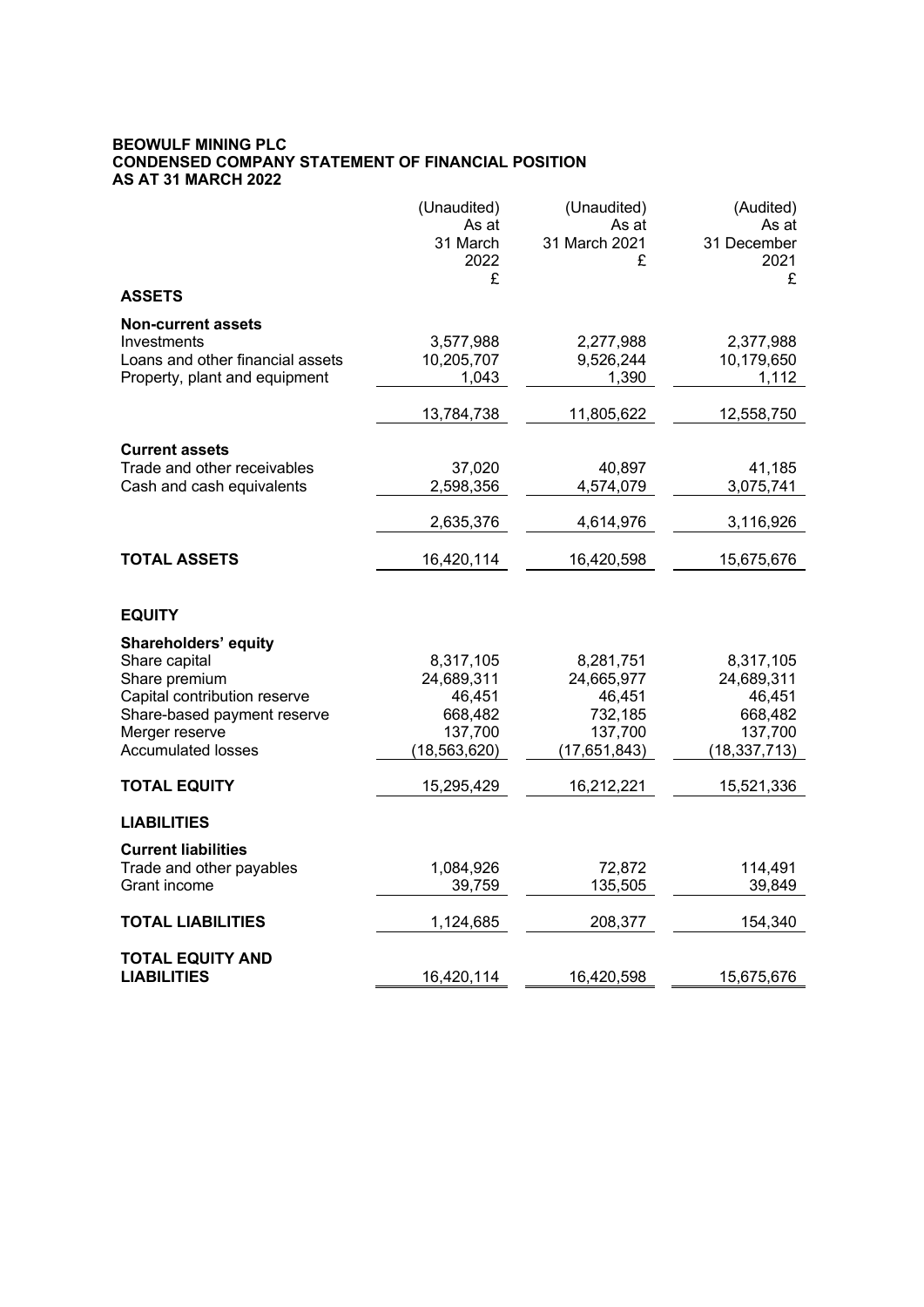### **BEOWULF MINING PLC CONSOLIDATED STATEMENT OF CHANGES IN EQUITY FOR THE THREE MONTHS TO 31 MARCH 2022**

|                                                                   | Share<br>capital | Share<br>premium | Capital<br>contribution<br>reserve | Share-based<br>payment<br>reserve | Merger<br>reserve | Translation<br>reserve | Accumulated<br>losses | Total                    | Non-<br>controlling<br>interest | Total equity             |
|-------------------------------------------------------------------|------------------|------------------|------------------------------------|-----------------------------------|-------------------|------------------------|-----------------------|--------------------------|---------------------------------|--------------------------|
|                                                                   | £                | £                | £                                  | £                                 | £                 | £                      | £                     | £                        | £                               | £                        |
| At 1 January 2021                                                 | 8,281,751        | 24,684,737       | 46,451                             | 732,185                           | 137,700           | (457, 272)             | (17,083,185)          | 16,342,367               | 394,113                         | 16,736,480               |
| Loss for the period<br>Foreign exchange translation               |                  |                  |                                    |                                   |                   | (625, 752)             | (497, 635)            | (497, 635)<br>(625, 752) | (28, 943)<br>(20, 171)          | (526, 578)<br>(645, 923) |
| Total comprehensive loss                                          |                  |                  |                                    |                                   |                   | (625, 752)             | (497, 635)            | (1, 123, 387)            | (49, 114)                       | (1, 172, 501)            |
| Transactions with owners<br><b>Issue costs</b>                    |                  | (18, 760)        |                                    |                                   |                   |                        |                       | (18, 760)                |                                 | (18, 760)                |
| Issue of shares                                                   |                  |                  |                                    |                                   |                   |                        | (67, 107)             | (67, 107)                | 67,107                          |                          |
| At 31 March 2021 (Unaudited)                                      | 8,281,751        | 24,665,977       | 46,451                             | 732,185                           | 137,700           | (1,083,024)            | (17, 647, 927)        | 15,133,113               | 412,106                         | 15,545,219               |
| Loss for the period<br>Foreign exchange translation               |                  |                  |                                    |                                   |                   | (133, 961)             | (853, 544)            | (853, 544)<br>(133, 961) | (105, 489)<br>(14, 484)         | (959, 033)<br>(148, 445) |
| Total comprehensive loss                                          |                  |                  |                                    |                                   |                   | (133,961)              | (853, 544)            | (987, 505)               | (119, 973)                      | (1, 107, 478)            |
| <b>Transactions with owners</b>                                   |                  |                  |                                    |                                   |                   |                        |                       |                          |                                 |                          |
| Issue of share capital<br>Step acquisition of subsidiary          | 35,354           | 23,334           |                                    |                                   |                   |                        | (32,906)              | 58,688<br>(32,906)       | 32,906                          | 58,688                   |
| Transfer of reserve on option<br>exercised                        |                  |                  |                                    | (63, 703)                         |                   |                        | 63,703                |                          |                                 |                          |
| At 31 December 2021 (Audited)                                     | 8,317,105        | 24,689,311       | 46,451                             | 668,482                           | 137,700           | (1, 216, 985)          | (18, 470, 674)        | 14,171,390               | 325,039                         | 14,496,429               |
| Loss for the period                                               |                  |                  |                                    |                                   |                   |                        | (292, 943)            | (292, 943)               | (25,064)                        | (318,007)                |
| Foreign exchange translation                                      |                  |                  |                                    |                                   |                   | (49, 807)              |                       | (49, 807)                | 1,842                           | (47, 965)                |
| Total comprehensive loss                                          |                  |                  |                                    |                                   |                   | (49, 807)              | (292, 943)            | (342, 750)               | (23, 222)                       | (365, 972)               |
| <b>Transactions with owners</b><br>Step acquisition of subsidiary |                  |                  |                                    |                                   |                   |                        | (356, 409)            | (356, 409)               | 356,409                         |                          |
| At 31 March 2022 (Unaudited)                                      | 8,317,105        | 24,689,311       | 46,451                             | 668,482                           | 137,700           | (1, 266, 792)          | (19, 120, 026)        | 13,472,231               | 658,226                         | 14,130,457               |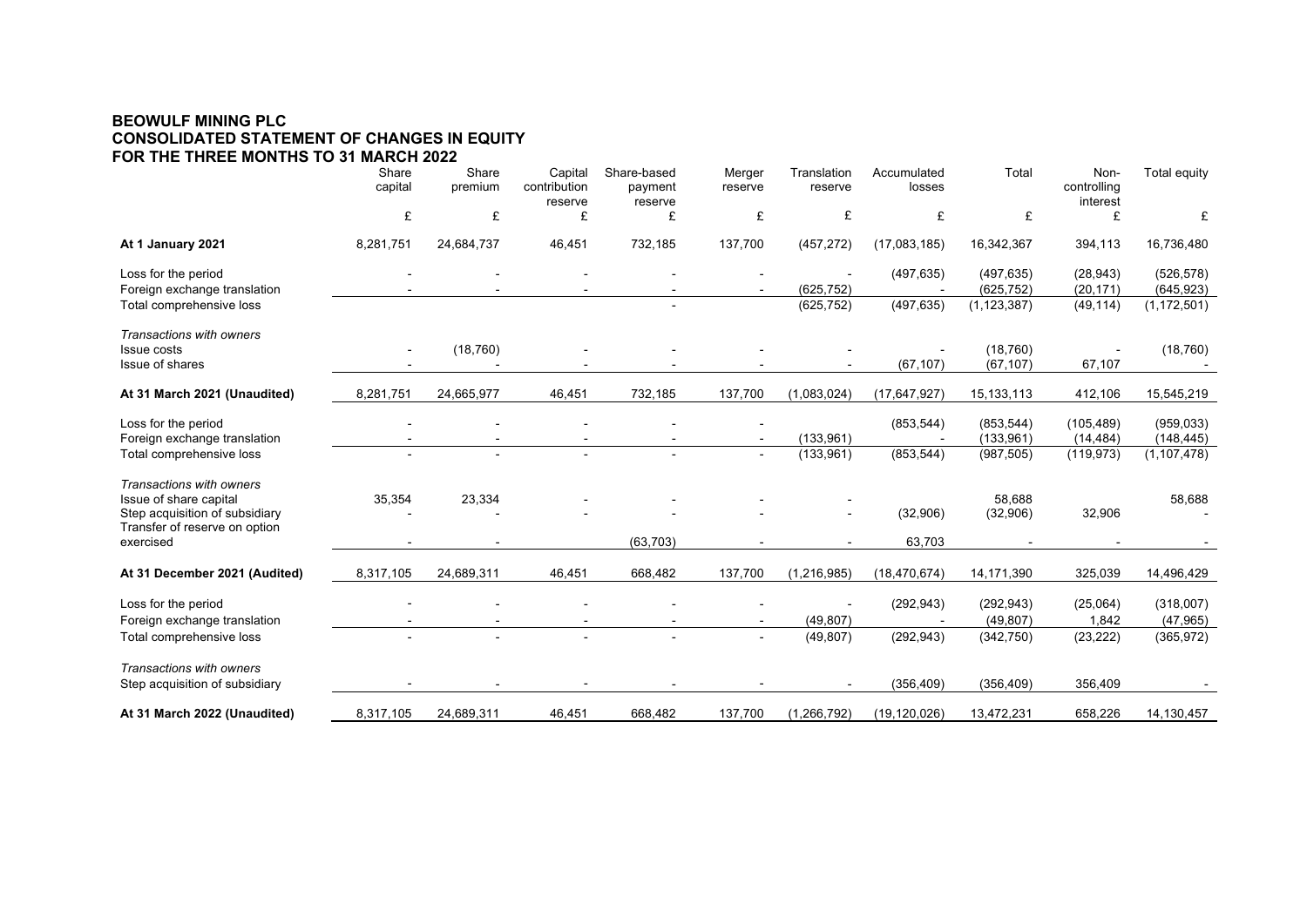### **BEOWULF MINING PLC CONDENSED COMPANY STATEMENT OF CHANGES IN EQUITY FOR THE THREE MONTHS TO 31 MARCH 2022**

|                                                    | Share capital            | Share<br>premium | Capital<br>contribution<br>reserve | Share-based<br>payment<br>reserve | Merger<br>reserve | Accumulated<br>losses | Total      |
|----------------------------------------------------|--------------------------|------------------|------------------------------------|-----------------------------------|-------------------|-----------------------|------------|
|                                                    | £                        | £                | £                                  | £                                 | £                 | £                     | £          |
| At 1 January 2021                                  | 8,281,751                | 24,684,737       | 46,451                             | 732,185                           | 137,700           | (17, 168, 118)        | 16,714,706 |
| Loss for the period                                |                          |                  |                                    |                                   |                   | (483, 725)            | (483, 725) |
| Total comprehensive loss                           |                          |                  | $\blacksquare$                     |                                   | $\blacksquare$    | (483, 725)            | (483, 725) |
| Transactions with owners<br><b>Issue costs</b>     | $\overline{\phantom{a}}$ | (18, 760)        |                                    |                                   |                   | $\blacksquare$        | (18, 760)  |
| At 31 March 2021 (Unaudited)                       | 8,281,751                | 24,665,977       | 46,451                             | 732,185                           | 137,700           | (17, 651, 843)        | 16,212,221 |
| Loss for the period                                |                          |                  |                                    |                                   |                   |                       |            |
| Total comprehensive loss                           |                          |                  |                                    |                                   |                   |                       |            |
| Transactions with owners<br>Issue of share capital | 35,354                   | 23,334           |                                    |                                   |                   |                       | 58,688     |
| Transfer of reserve on option exercised            |                          |                  |                                    | (63, 703)                         |                   | 63,703                |            |
| At 31 December 2021 (Audited)                      | 8,317,105                | 24,689,311       | 46,451                             | 668,482                           | 137,700           | (18, 337, 713)        | 15,521,336 |
| Loss for the period                                |                          |                  |                                    |                                   |                   | (225, 907)            | (225, 907) |
| Total comprehensive loss                           |                          |                  |                                    |                                   |                   | (225, 907)            | (225, 907) |
| At 31 March 2022 (Unaudited)                       | 8,317,105                | 24,689,311       | 46,451                             | 668,482                           | 137,700           | (18, 563, 620)        | 15,295,429 |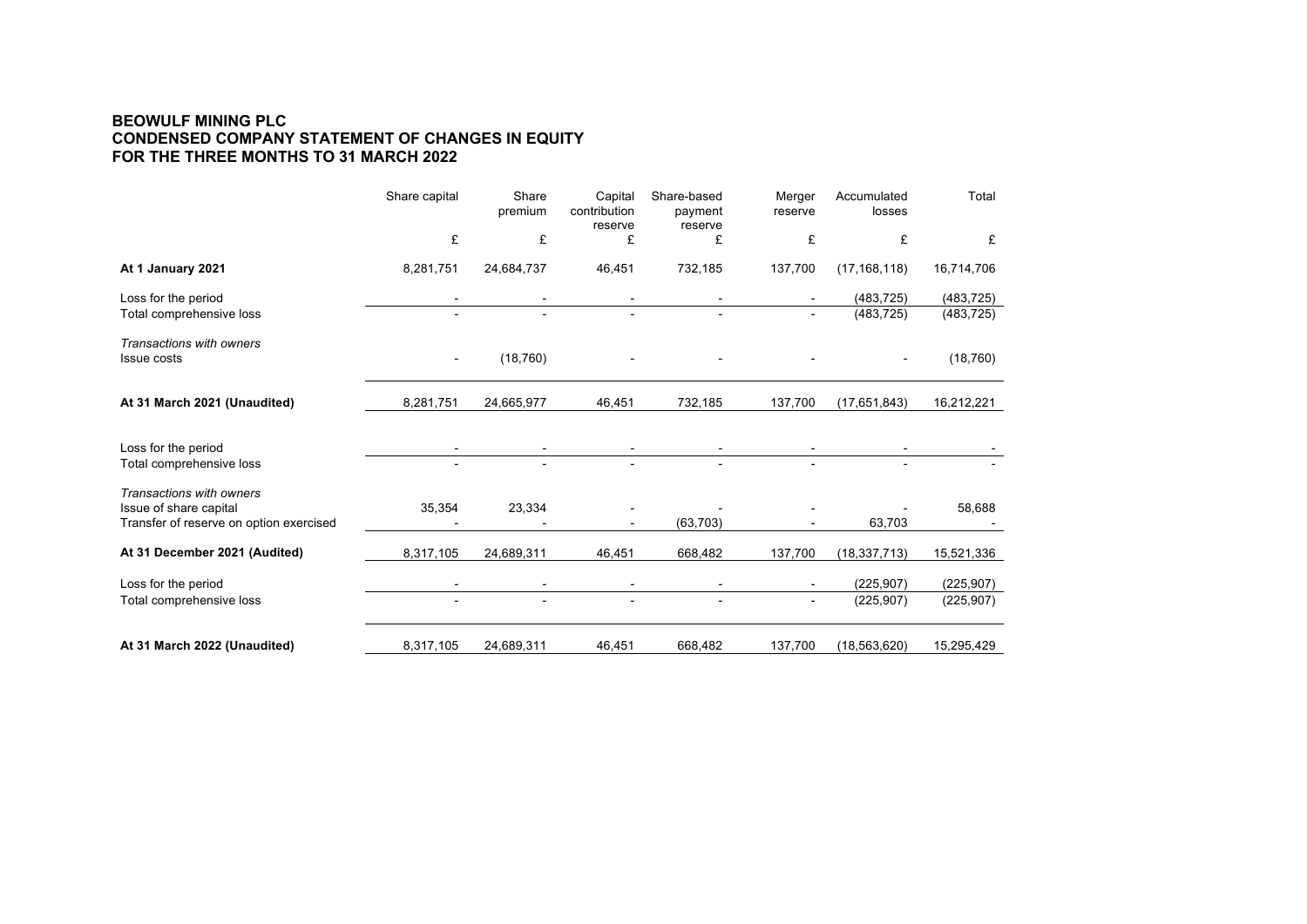### **NOTES TO THE UNAUDITED CONDENSED CONSOLIDATED INTERIM STATEMENTS FOR THE THREE MONTHS TO 31 MARCH 2022**

### **1**. **Nature of Operations**

Beowulf Mining plc (the "Company") is domiciled in England and Wales. The Company's registered office is 201 Temple Chambers, 3-7 Temple Avenue, London, EC4Y 0DT. This consolidated financial information comprises that of the Company and its subsidiaries (collectively the 'Group' and individually 'Group companies'). The Group is engaged in the acquisition, exploration and evaluation of natural resources assets and has not yet generated revenues.

### **2. Basis of preparation**

The condensed consolidated financial information has been prepared on the basis of the recognition and measurement requirements of international accounting standards in conformity with the requirements of the Companies Act 2006. The accounting policies, methods of computation and presentation used in the preparation of the interim financial information are the same as those used in the Group's audited financial statements for the year ended 31 December 2021 except as noted below.

The financial information in this statement does not constitute full statutory accounts within the meaning of Section 434 of the UK Companies Act 2006. The financial information for the quarter ended 31 March 2022 is unaudited and has not been reviewed by the auditors. The audit of the financial information for the year ended 31 December 2020 has been completed. The auditor's report on the statutory financial statements for the year ended 31 December 2021 was unqualified but did include a material uncertainty relating to going concern.

The financial statements are presented in GB Pounds Sterling. They are prepared on the historical cost basis or the fair value basis where the fair valuing of relevant assets and liabilities has been applied.

Management have prepared cash flow forecasts which indicate that although there is no immediate funding requirement, the Group will need to raise further funds in the next 12 months for corporate overheads and to advance its key projects and investments.

The Directors are confident they are taking all necessary steps to ensure that the required finance will be available, and they have successfully raised equity finance in the past. They have therefore concluded that it is appropriate to prepare the financial statements on a going concern basis. However, while they are confident of being able to raise the new funds as they are required, there are currently no agreements in place, and there can be no certainty that they will be successful in raising the required funds within the appropriate timeframe.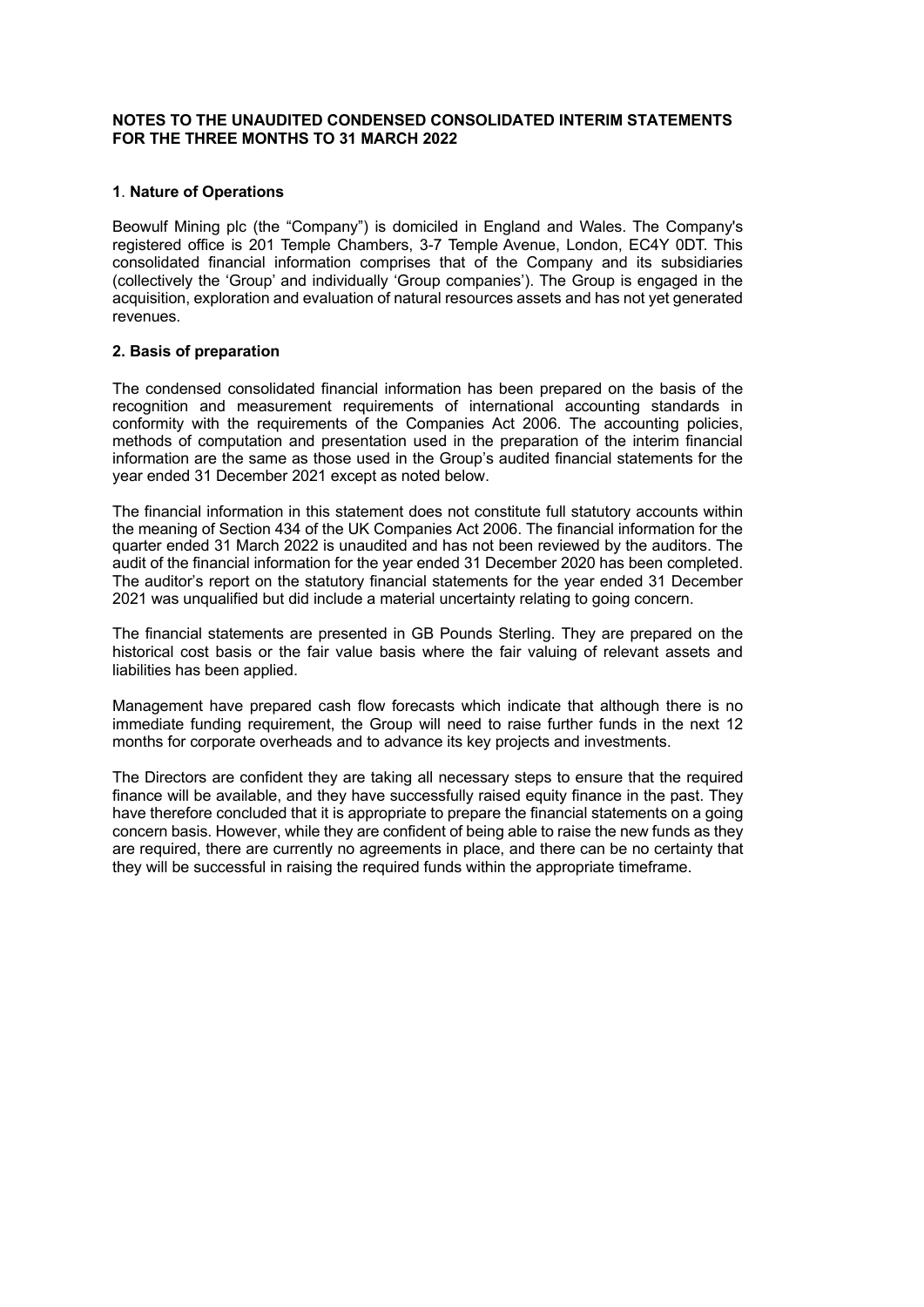# **3. Share Capital**

|                                                               | (Unaudited)   | (Unaudited)   | (Unaudited) |
|---------------------------------------------------------------|---------------|---------------|-------------|
|                                                               | 31 March 2022 | 31 March 2021 | 31 Dec 2021 |
| Allotted, issued and fully paid<br>Ordinary shares of 1p each | 8.317.105     | 8,281,751     | 8.317.105   |

The number of shares in issue was as follows:

| <b>Balance at 1 January 2021</b>   | <b>Number</b><br>of shares<br>828,175,224 |
|------------------------------------|-------------------------------------------|
| Issued during the period           |                                           |
| <b>Balance at 31 March 2021</b>    | 828.175.224                               |
| Issued during the period           | 3,535,412                                 |
| <b>Balance at 31 December 2021</b> | 831,710,636                               |
| Issued during the period           |                                           |
| <b>Balance at 31 March 2022</b>    | 831,710,636                               |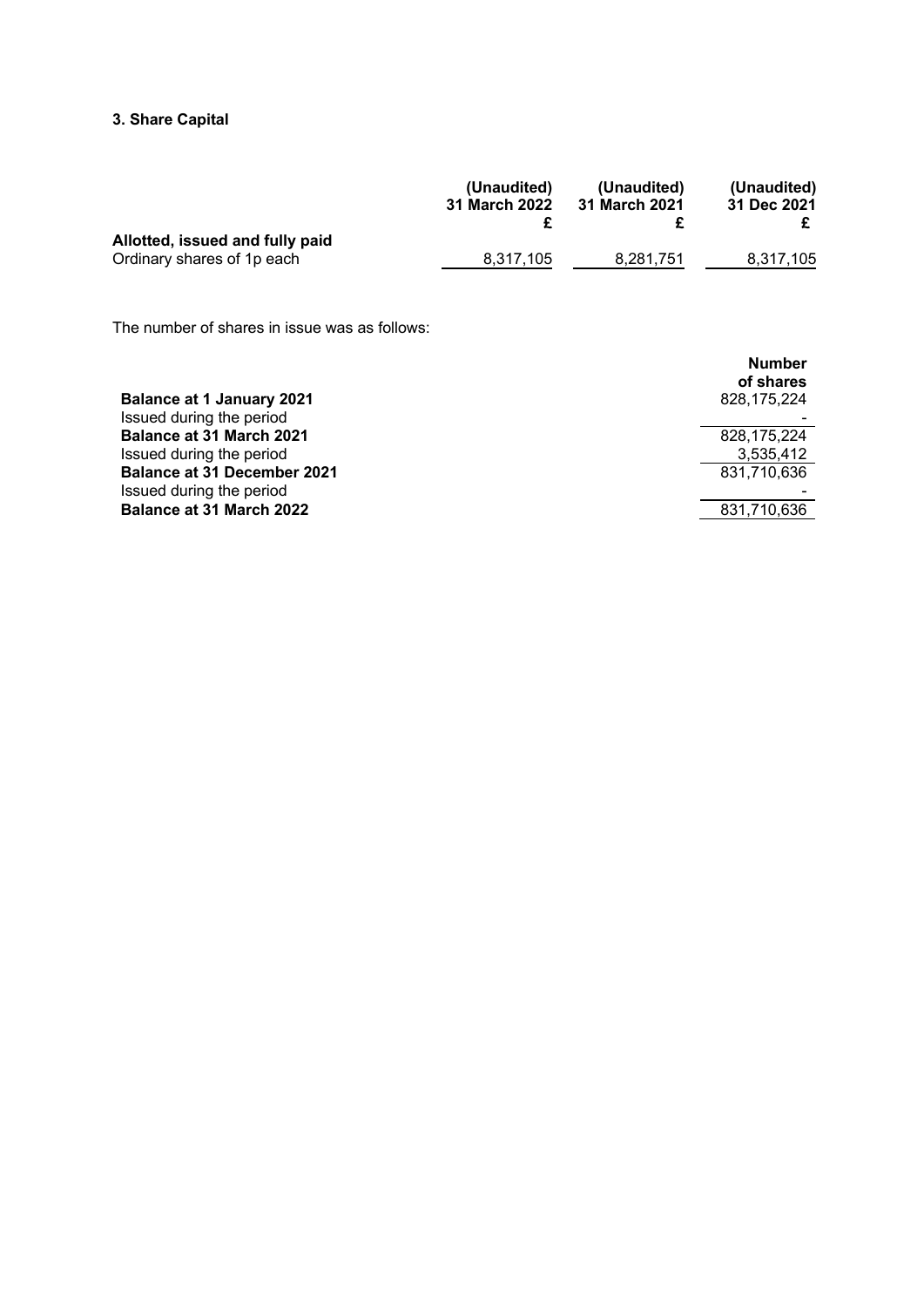#### **4**. **Intangible Assets: Group**

| <b>Exploration costs</b>                                                     | <b>As at 31</b><br><b>March</b><br>2022<br>(Unaudited)<br>£ | <b>As at 31</b><br><b>December</b><br>2021<br>(Audited) |
|------------------------------------------------------------------------------|-------------------------------------------------------------|---------------------------------------------------------|
| Cost<br>At 1 January<br>Additions for the year<br>Foreign exchange movements | 11,235,656<br>99,296<br>(45, 957)                           | 11,371,916<br>682,367<br>(818, 627)                     |
|                                                                              | 11,288,995                                                  | 11,235,656                                              |

The net book value of exploration costs is comprised of expenditure on the following projects:

|             |         | As at        | As at      |
|-------------|---------|--------------|------------|
|             |         | 31           | 31         |
|             |         | <b>March</b> | December   |
|             |         | 2022         | 2021       |
|             |         | (Unaudited)  | (Audited)  |
|             |         | £            | £          |
| Project     | Country |              |            |
| Kallak      | Sweden  | 7,187,214    | 7,210,380  |
| Åtvidaberg  | Sweden  | 360,570      | 363,131    |
| Ågåsjiegge  | Sweden  | 7,030        | 6,482      |
| Pitkäjärvi  | Finland | 1,491,444    | 1,457,826  |
| Karhunmäki  | Finland | 52,153       | 51,622     |
| Rääpysjärvi | Finland | 75,392       | 73,859     |
| Merivaara   | Finland | 36,376       | 36,096     |
| Luopioinen  | Finland | 1,973        |            |
| Mitrovica   | Kosovo  | 1,405,598    | 1,376,598  |
| Viti        | Kosovo  | 671,245      | 659,662    |
|             |         | 11,288,995   | 11,235,656 |

Total Group exploration costs of £11,288,995 are currently carried at cost in the financial statements. No impairment has been recognised during the period, (2021: Nil).

Accounting estimates and judgements are continually evaluated and are based on a number of factors, including expectations of future events that are believed to be reasonable under the circumstances. Management are required to consider whether there are events or changes in circumstances that indicate that the carrying value of this asset may not be recoverable.

The most significant exploration asset within the Group is Kallak. The Company originally applied for the Exploitation Concession in April 2013 and throughout 2017, management have actively sought to progress the application, engaging with the various government bodies and other stakeholders. The Exploitation Concession was finally awarded in March 2022.

Kallak is included in the condensed financial statements as at 31 March 2022 as an intangible exploration licence with a carrying value of £7,187,214. Given the Exploitation Concession was awarded, Management have considered there is no current risk associated with Kallak and thus have not impaired the project.